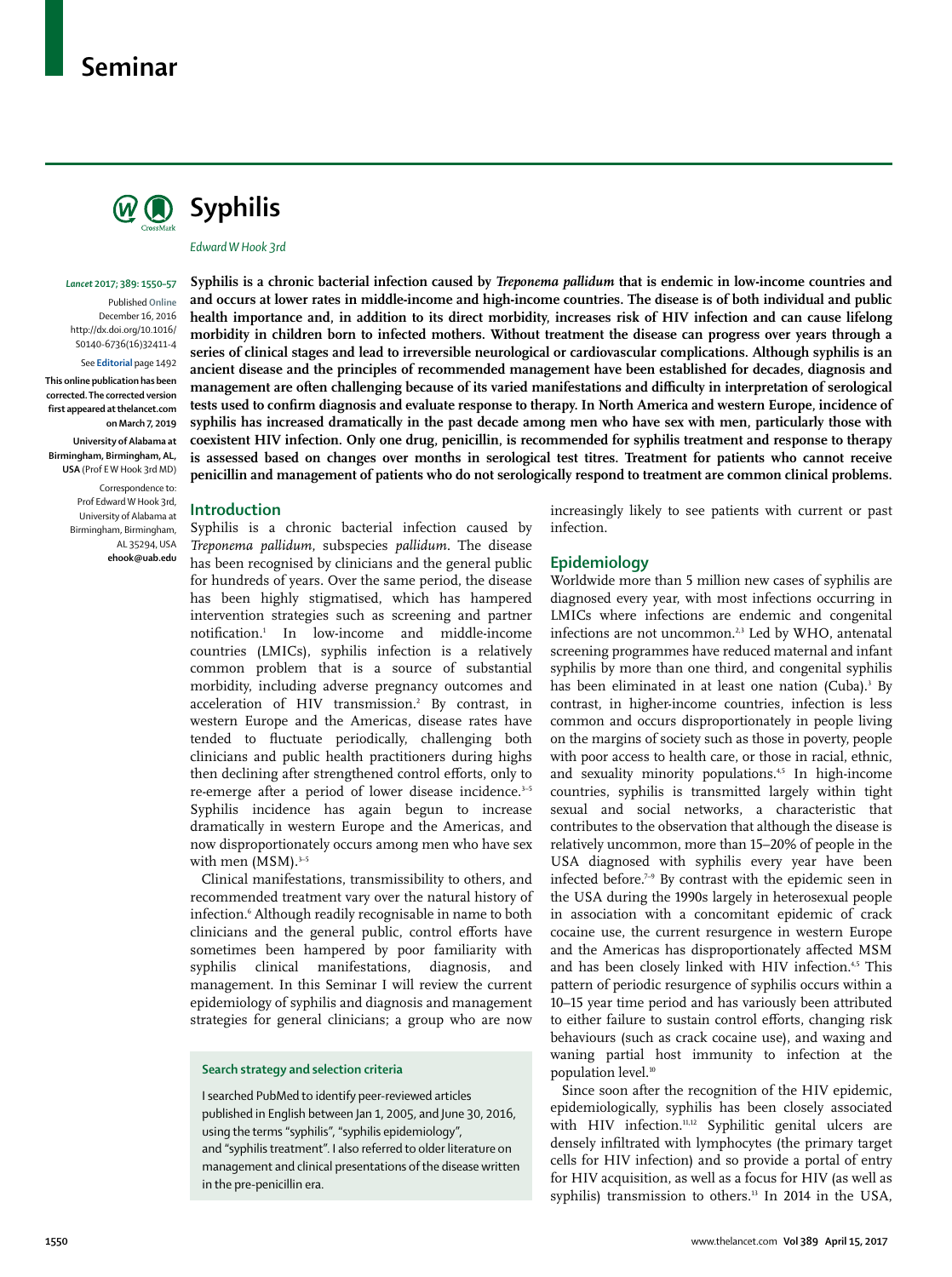about 40% of all people diagnosed with early syphilis were infected with HIV at the time of syphilis diagnosis and, in some locations,4 3·5–4% of those who were HIVnegative at the time of infection became infected with HIV in the year after diagnosis. HIV incidence has been reported to be up to 20% in the decade after syphilis diagnosis.14,15 Additionally, investigators have suggested that in people with HIV, the clinical manifestations of syphilis or the response to recommended therapy could be different as a result of the effect of HIV on host immunity. However, when carefully studied, differences have most often not been statistically significant, reaffirming the substantial variability in clinical manifestations of the disease.16,17 Additionally, patients receiving treatment for HIV might be more closely studied and more regularly followed-up after syphilis diagnosis, which might introduce an ascertainment bias favouring variability in syphilis presentation and response to therapy among people with HIV confection.

Although syphilis is a chronic infectious disease that might cause morbidity throughout its natural history, the infection is transmissible to others (with the exception of congenital infection) for only the first few years of infection, which has led public health control efforts to focus on the primary, secondary, and early latent stages of infection, sometimes referred to as infectious syphilis. After 2–3 years of untreated infection, sexual transmission is rare and the major consideration shifts to personal morbidity including late neurosyphilis and cardiovascular and gummatous infections.

# **Pathogenesis**

Syphilis is caused by *Treponema pallidum*, subspecies *pallidum*, a long thin (from 0·15 μm by 6 μm to 15 μm), slowly growing bacterium that cannot be cultured for clinical purposes. *T pallidum*, subsp *pallidum* is closely related (>99% DNA homology) to other pathogenic spirochaetes including *T pallidum* subsp *pertenue*, the causative agent of yaws, and *Treponema carateum*, the organism that causes pinta.18 The high degree of DNA homology between subspecies has permitted use of syphilis serological tests for the diagnosis of nonsyphilitic treponemal diseases such as yaws. In areas where both infections are found, this can lead to confusion as to which infection a patient with a reactive serological test has.

With the exception of congenital syphilis, syphilis is spread mainly through direct lesion contact, although a small proportion of infections are spread through blood transfer (eg, during direct blood transfusions or needle sharing during injection drug use). Because of the organism's slow growth, infection has a long incubation period, taking about 3 weeks from the time of inoculation to the appearance of initial (primary) lesions at the site of inoculation.6,19 Unlike for other sexually transmitted infections, this long incubation period between disease acquisition and development of infectious lesions provides the opportunity to interrupt syphilis transmission.19 Without intervention, the organism then disseminates widely through the bloodstream and to the CNS where it might subsequently produce varying clinical manifestations of infection.6

## **Clinical presentations and natural history**

The natural history of syphilis is one of a chronic infection that can cause a series of highly variable clinical manifestations during the first 2–3 years of infection, followed by a typically prolonged latent stage that can evolve into clinically apparent tertiary infection stage years or even decades after initial infection.6,20 Because syphilis lesions are often asymptomatic and can occur in regions of the body where they might go unnoticed, not all infected people have classic signs of one or more of the clinical stages of infection. The disease is sexually infectious to others only when the early, primary and secondary stages are present; however, congenital transmission can occur years after entering latency.

Primary syphilis refers to when a primary or initial lesion is present at the site of inoculation of infection. In primary syphilis the main clinical manifestation is the presence of a painless, usually solitary, indurated, cleanbased ulcerative lesion that typically appears about 2–3 weeks after direct contact with another person's infectious lesion. Although chancres are most often seen in men on the distal penis, they can be located at nearly any place where direct contact with another infected person's lesion might occur and although sometimes unnoticed, are well described in the female vagina and cervix, in and near the rectum, and in the mouth, as well as on other potentially exposed body parts such as fingers, the neck. Genital ulcers mimicking chancres are most commonly caused by genital herpes but can be caused by chancroid, trauma, fixed drug eruptions, and other dermatological processes (table 1).<sup>21</sup> The primary chancre can be accompanied by tender or non-tender regional lymphadenopathy. *T pallidum* is present and might be demonstrable in specimens from the lesion base. Without treatment, after a period of 3–6 weeks, primary lesions spontaneously resolve without scarring. With treatment, lesions begin to resolve within a few days.

Secondary syphilis is the most commonly recognised clinical syndrome of syphilis, particularly among women or MSM, presumably because painless internal vaginal or anogenital lesions of primary syphilis have been overlooked. After, or sometimes coexistent, with the primary lesion, secondary manifestations of infection result from haematogenous dissemination of infection. Although the classic manifestation of secondary syphilis is a painless, macular rash of 1–2 cm, reddish or copper coloured, lesions on the palms of the hands or soles of the feet, the rash of secondary syphilis is extraordinarily variable in appearance, can be discrete or widespread, and can involve mucous membranes as well as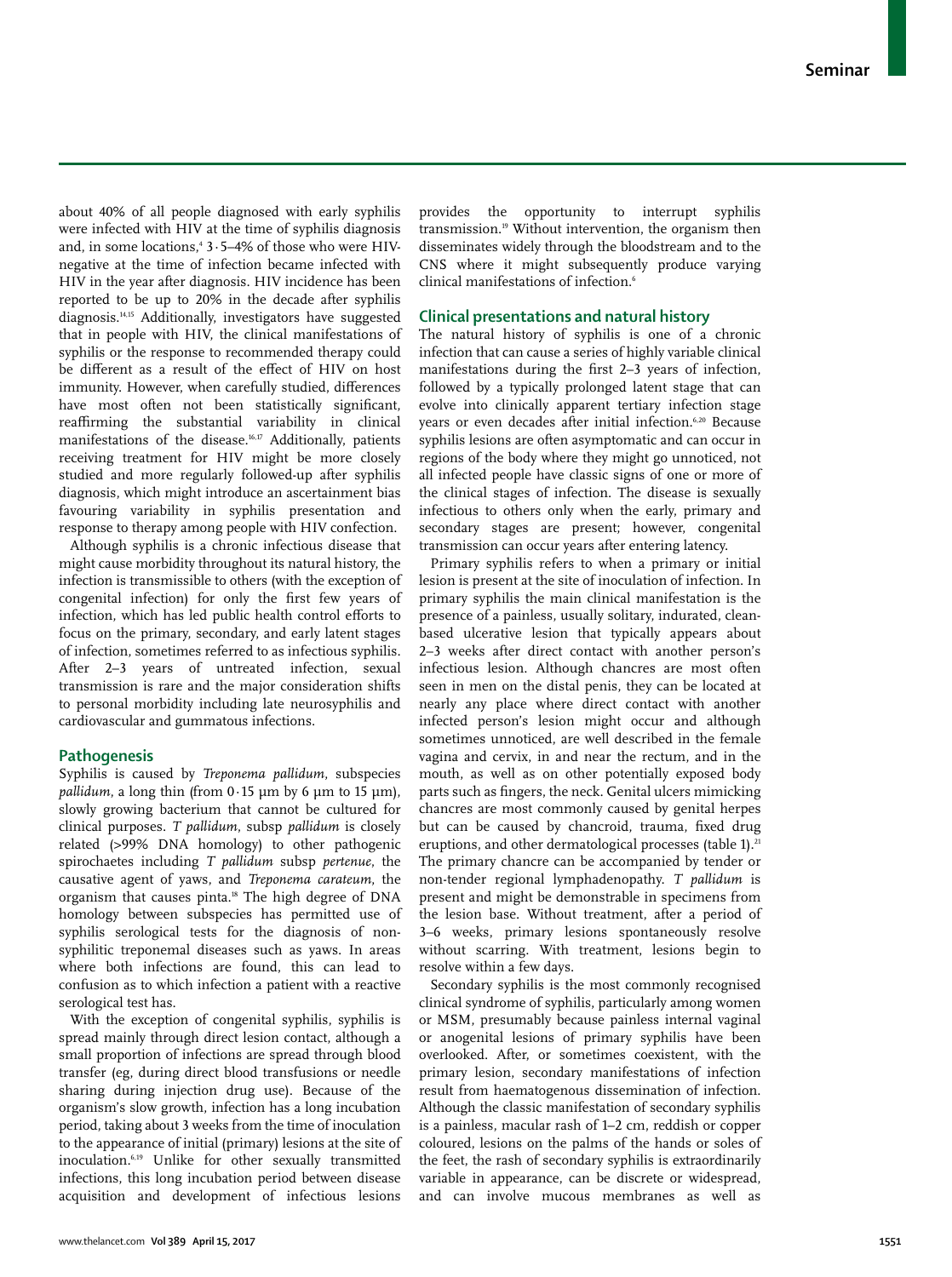|                                                                                             | Differential diagnosis                                                                              |  |
|---------------------------------------------------------------------------------------------|-----------------------------------------------------------------------------------------------------|--|
| Genital ulceration                                                                          | Genital herpes (very common), chancroid, Bechet's syndrome, trauma                                  |  |
| Palmar or plantar skin rash                                                                 | Contact dermatitis, eczema, atopic dermatitis, erythema multiforme,<br>Rocky Mountain spotted fever |  |
| Generalised skin rash                                                                       | Systemic allergy, pityriasis rosea                                                                  |  |
| Generalised lymphadenopathy                                                                 | Mononucleosis syndrome, Hodgkin's lymphoma                                                          |  |
| Aseptic meningitis                                                                          | Viral exanthem                                                                                      |  |
| Table 1: Differential diagnosis of diseases that can mimic early syphilis, by manifestation |                                                                                                     |  |

epithelised skin: a factor that led to syphilis being referred to as the great imitator. When mucous membranes are involved, lesions can appear as highly infectious mucous patches and, in moist areas, might have an exuberant, verrucous appearance resembling warts and are referred to as condyloma lata. The rash of secondary syphilis can be widespread or localised; pustular, macular, popular, or scaly in appearance; and might mimic other dermatological processes including pityriasis rosea, psoriasis, drug eruptions. Symptoms such as malaise, myalgia, sore throat, headache, or lowgrade fever are commonly detected. In addition to cutaneous manifestations, the presentation of secondary syphilis can also include diffuse lymphadenopathy, hepatosplenomegaly, hepatitis, nephrotic syndrome, and other symptoms that can be missed by clinicians who do not have a high index of suspicion, possibly related to failure to take a sexual history (eg, partner number and type) as part of evaluation of hard-to-characterise clinical manifestations. Without treatment the lesions of secondary syphilis can spontaneously resolve without scarring. Resolution of untreated manifestations of secondary syphilis can typically take weeks to several months.

After resolution of secondary manifestations, untreated syphilis enters a latent stage in which clinical manifestations are absent and the infection can only be detected through serological testing. To guide management, latent syphilis is further divided into early and late latent syphilis, a differentiation that affects treatment decisions and partner notification recommendations. Based on observations of the Oslo Study of Untreated Syphilis early in the 20th century, within a year or two after resolution of secondary manifestations of infection, about 25% of untreated people will have recurrent secondary manifestations and therefore once again be potentially infectious to sexual partners.<sup>22,23</sup> Most recurrent clinical manifestations in early latent syphilis occur during the first year of latency.

After a period of years or even decades, based on data from the preantibiotic era, $22$  about a third of people with untreated latent syphilis will have further clinical manifestations as either late neurosyphilis (general paresis or tabes dorsalis), cardiovascular syphilis, or gummatous syphilis. Cardiovascular syphilis most often manifests as aneurysm formation of the ascending aorta, aortic valve insufficiency, or coronary artery disease. Gumma (which could occur in virtually any location) are reactive, granulomatous processes that lead to symptoms as a result of their mass effect or local inflammation. In the latter part of the 20th century, cardiovascular and gummatous syphilis have become very rare.

# **Neurological involvement in syphilis**

Neurosyphilis is a feared but poorly understood complication of infection that can occur at any time during the course of infection.20,24 *T pallidum* and cerebrospinal fluid (CSF) abnormalities can be detected in the CNS in a substantial proportion of patients with early syphilis, many of whom do not have obvious neurological signs or symptoms.25,26 The importance of invasion and its impact on therapeutic decision making, particularly in the earlier stages of infection remains a subject of debate and ongoing research. In the preantibiotic era, cerebrospinal fluid (CSF) abnormalities detected at the time of lumbar puncture were used to determine the duration of therapy.<sup>27</sup> Now there is little evidence that the presence of CSF abnormalities affect therapeutic outcomes for patients with early syphilis treated with long-acting penicillin.23 In later stages, CSF abnormalities in asymptomatic infected individuals are believed to identify those at increased risk for clinical neurosyphilis who require more intensive therapy.

Clinical neurosyphilis can manifest in a range of ways that roughly correlate with duration of infection, although some findings such as ocular involvement (uveitis, cranial nerve palsies, etc) might occur throughout the course of untreated syphilis.<sup>24</sup> Some individuals with secondary syphilis might present with an aseptic meningitis syndrome of headache and mild meningismus (syphilitic meningitis). The classic indication proposed by Merritt and colleagues $24$  was that severe syphilitic meningitis was a relatively uncommon form of neurosyphilis; however, more contemporary studies suggest that mild meningeal signs and symptoms might be present in more than 40% of people with secondary syphilis<sup>26</sup> and, like other secondary manifestations of infection, can resolve with or without therapy. Later in the natural history of untreated syphilis, inflammation of small and medium CNS arteries might result in stroke or premonitory stroke-like manifestations of meningovascular syphilis, occurring several years (typically 5–10 years, although possibly earlier in patients with HIV) after infection. Recognition of meningovascular syphilis in relatively young people presenting with premonitory signs or symptoms of meningovascular syphilis provides an opportunity for treatment to prevent additional, irreversible neurological deficits due to stroke. The most common manifestations of meningovascular syphilis are hemiplegia, aphasia, or seizures related to involvement of the middle cerebral artery or its branches.<sup>24</sup>

Later in the course of untreated syphilis, chronic CNS infection might lead to general paresis or, less commonly,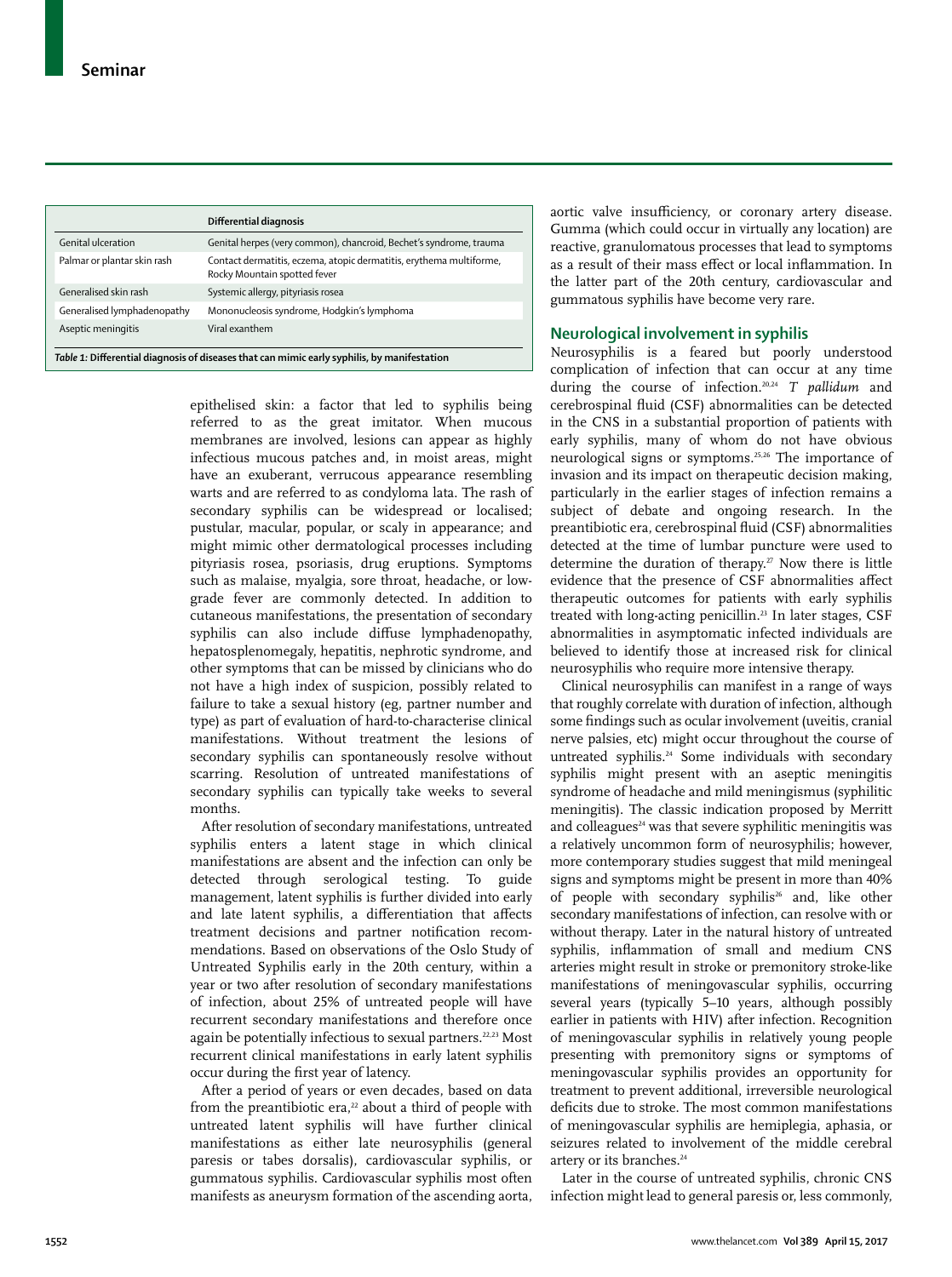tabes dorsalis.20,24 from. General paresis is a cause of progressive dementia, which neuronal death, cerebral atrophy, and meningeal lymphocytic infiltration, and is reported to have accounted for up to 10% of psychiatric hospital admissions in the pre-antibiotic era. Clinical manifestations of paresis include dementia, seizures, and a wide variety of psychiatric syndromes. Merritt and  $\text{colleagues}^{24}$  reported that patients with general paresis uniformly have abnormal CSFs with elevation of CSF white blood cells (WBCs), an elevated CSF protein concentration, and abnormal CSF serological tests for syphilis (the Wasserman test was used at the time). When diagnosed, the goal of therapy for recognised general paresis is to halt clinical progression, but reversal of neurological deficits is less common. In the latter part of the 20th and beginning of the 21st centuries, general paresis has become rare.

The other clinical manifestation of late neurosyphilis, tabes dorsalis, appears to result from involvement of nerves of the posterior columns and spinal nerve roots.<sup>22,24</sup> Early tabes typically presents as lightning pains, which occur as abrupt, severe, unprovoked radicular pain and symptoms of ataxia reflecting loss of proprioception. On physical examination, pupillary abnormalities including the Argyll Robertson pupil, loss of reflexes, and impaired vibratory sense are common.<sup>24</sup> Although usually occurring as the result of changes to the long nerves in the leg, these painful episodes can occur at nearly any site, including the abdomen to cause so-called visceral crises. Like general paresis, tabes dorsalis has become uncommon in the antibiotic era.

## **Diagnosis**

Sustained culture of *T pallidum* is difficult and usually used only in research. Animal models, most often using rabbit inoculation, have been valuable for isolation of *T* pallidum, as well as to study host response to infection.<sup>28</sup> Direct detection of *T pallidum* from lesion exudate collected from patients with primary and secondary syphilis is preferable, but these tests are not readily accessible in many settings. Darkfield microscopy has traditionally been used for detecting *T pallidum*; however, neither darkfield microscopes nor the expertise to use them are widely available.<sup>29</sup> Alternatives for direct detection of *T pallidum* include fluorescence microscopy and nucleic acid amplification (PCR); however, these tests are also not readily available and are not widely used.<sup>29</sup>

Serological testing is the most common method for syphilis screening, diagnosis, and follow-up of treatment.29 Test performance factors such as sensitivity, specificity, predictive values, and reproducibility impact, can vary depending on the purpose of the test. A useful starting point in serological test interpretation is to review the reason for testing and the desired use of test results. Thus, in situations such as screening, in addition to sensitivity, the consequences of misidentifying a person as infected (or not) become important for test selection and interpretation; whereas when serology is used for diagnosis, test sensitivity becomes a major consideration. When used to assess response to therapy, test-to-test reproducibility and the anticipated timecourse of response to therapy become important considerations.

Two different types of tests are used, typically in sequence, one to identify individuals with possible infection and then a second, unrelated confirmatory test to validate results and reduce false positives.<sup>29</sup> So-called non-treponemal tests for syphilis are based on antigens synthesised from lecithin, cholesterol, and cardiolipin reacting with antibodies produced in response to *T pallidum* infection.29 Prototypic non-treponemal tests include the rapid plasma reagin and venereal disease research laboratory (VDRL) tests, which detect both IgG and IgM antibodies. Antibody titres detected using these tests roughly correspond with the stage of disease,<sup>28–30</sup> increasing throughout primary infection and peaking late in the secondary or in the early latent stages of infection. Thus, even without therapy, non-treponemal antibody titres can gradually decline spontaneously and, in some patients, become non-reactive. Non-treponemal tests can also provide quantitative information on changes in antibody concentrations, making them helpful to assess response to therapy.31,32 After successful therapy, antibody titres will decline in most but not all patients, with response being faster in people with earlier stages of disease and higher test titres at the time of treatment. For patients with early syphilis, two-dilution (four-fold) declines in serological test titres occur in most patients within 3–6 months of treatment. Previous syphilis infection does not considerably delay serological response to therapy. After therapy, about 15–20% of successfully treated patients will be serofast and not show a two-fold or greater decline in non-treponemal test titres even 12 months after treatment.<sup>17,33</sup> In most of these patients retreatment does little to promote further decline in serological therapy.<sup>34</sup> Patients with late latent syphilis and lower test titres are more likely to be serofast after recommended therapy.<sup>29</sup>

Treponemal tests, which detect antibodies to treponemal antigens, are also commonly used. In the past, these antigens were generated by propagation of *T pallidum* in animals, but more recently molecularlycloned antigens have been used to develop low-cost, sometimes automated, serological tests for syphilis.<sup>29</sup> Previous tests include fluorescent treponemal antibody adsorbed (FTA-ABS) tests and *Treponema pallidum* particle agglutination (TPPA), but cheaper, easier to perform, and automatable treponemal tests such as enzyme immunoassays have become far more widely used. Irrespective, treponemal tests tend to be qualitative, rather than quantitative, but often remain positive for life, despite successful therapy and, therefore, are not helpful for evaluation of response to therapy.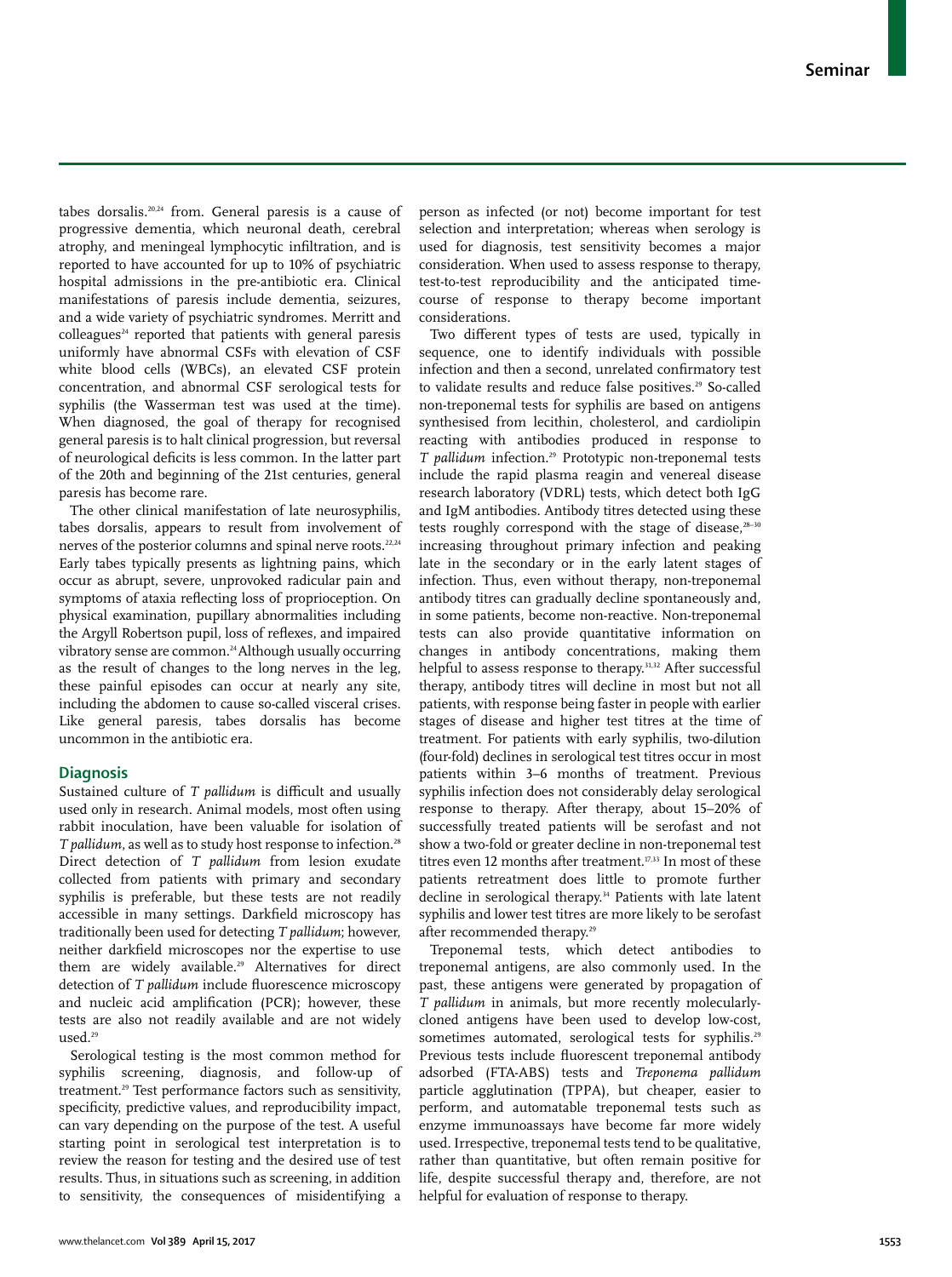False-positive tests for syphilis can lead to unnecessary treatment, anxiety, and stigmatisation of individuals who do not have syphilis.29,35 False-positive non-treponemal tests are more common in patients with rheumatological diseases (eg, systemic lupus erythematosus), pregnancy, chronic infections (eg, infective endocarditis, HIV, and chronic mycobacterial disease), parenteral drug use, and other disorders that tend to generate high circulating immunoglobulin levels.29 So-called biological-falsepositive non-treponemal tests can also occur in about 1% of the general population in individuals who do not have recognised predisposing factors. The prevalence of, and factors associated with, false-positive treponemal tests when the treponemal tests are done first are less well defined. In one study of more than 140000 patients,<sup>36</sup> 2743 (57%) of the 4834 individuals with initially positive treponemal tests had non-reactive rapid plasma reagin tests and nearly 866 (18%) seemed to have falsely positive results. The rates of treponemal enzyme immunoassays tests that could not be confirmed with further nontreponemal or treponemal testing were higher among patients from populations judged to have a low prevalence of syphilis than among those from high-prevalence groups. As a result, when syphilis testing is first done with treponemal tests, the US CDC now recommends doing a second unrelated treponemal test in patients whose nontreponemal test is negative.

As the costs have decreased and the ease of treponemal tests have increased, so-called reverse algorithm testing has become more widely used in which a treponemal test is used initially, followed by a non-treponemal assay for confirmation in patients with a positive first test.<sup>36,37</sup> This approach has proven highly effective for screening lowprevalence populations, but is of questionable value when used for individuals with a history of syphilis or in populations with a relative high prevalence of syphilis due to the frequent detection of persisting treponemal antibodies.

In recent years, rapid (<30 min), inexpensive, point-ofcare tests have become available, which can be used outside of routine laboratory settings on whole blood, serum, or plasma. Most tests use treponemal antigens and have permitted increased testing, proving particularly helpful for prenatal screening as part of efforts to prevent congenital syphilis in LMICs and in settings such as urgent care that otherwise rely on syndromic diagnosis to guide management decisions.<sup>3,38</sup>

## **Diagnosis of neurosyphilis**

Because neurosyphilis can be asymptomatic or present in many different ways, analysis of CSF is often helpful to confirm its presence. However, lumbar puncture and CSF analysis are presently only recommended for diagnosis of neurosyphilis in individuals with appropriate clinical syndromes, for evaluation of possible treatment failures, and for some patients with latent syphilis.<sup>23</sup> In these situations, a reactive CSF VDRL test is diagnostic of neurosyphilis, while detection of an elevated CSF white blood cell count (typically predominantly lymphocytes) or an elevated CSF protein (which can be seen without a reactive CSF VDRL test) in patients with untreated syphilis might provide support for a neurosyphilis diagnosis. In patients with chronic HIV infection, differentiation between CSF lymphocytosis due to HIV and that due to syphilitic involvement of the CNS can be difficult, although CNS lymphocytosis due to HIV rarely exceeds 20 cells per mm<sup>3</sup>. In patients with suspicion of neurosyphilis but a negative CSF VDRL, a CSF FTA-ABS test can be used to rule out neurosyphilis.<sup>24</sup> Although the rapid plasma reagin and VDRL tests can be used interchangeably on serum specimens, rapid plasma reagin testing on CSF is not recommended. Research is continuing to evaluate other possible markers of neurosyphilis.

## **Management**

Penicillin has long been the drug of choice for treatment of syphilis. In recent years, manufacturing shortfalls have sometimes limited the availability of benzathine benzylpenicillin, the preferred formulation for most syphilis therapy.<sup>39</sup> Long-acting formations of benzathine benzylpenicillin are the most commonly recommended drugs for syphilis treatment. Alternate therapy using multiple doses of procaine penicillin, doxycycline, or ceftriaxone can be used when intravenous therapy might be difficult or in the case of possible penicillin allergy (table 2).23,38,40 For early (primary, secondary, or early latent) syphilis, a single injection of 2·4 million units of benzathine benzylpenicillin is recommended. For patients with late or unknown-duration latent syphilis, recommended therapy is injections of 2·4 million units of benzathine benzylpenicillin weekly for 3 successive weeks.23,38,40 For patients with neurosyphilis, recommended treatment is higher doses (18–20 million units per day in divided doses) of intravenous aqueous penicillin G administered every 4 h for 10–14 days, and some experts recommend two to three doses of benzathine benzylpenicillin after completion of intravenous therapy to mirror the duration of therapy for late infections. Treatment of patients with syphilis who have a proven penicillin allergy can be challenging. Fluoroquinolone, sulphonamides, and aminoglycoside antibiotics are not effective. Doxycycline or tetracycline given for 14–28 days depending on the stage of infection can be used for treatment of non-pregnant patients with beta-lactam-antibiotic allergy, but there are concerns related to the possibility of medication non-adherence with the prolonged course of antibiotics. There are no recommendations to modify therapy for pregnant women or for patients with HIV infection. For treatment of syphilis in pregnancy, there are no recommended alternate regimens for women with penicillin allergy and desensitisation to penicillin is recommended. Azithromycin was evaluated as a promising alternative to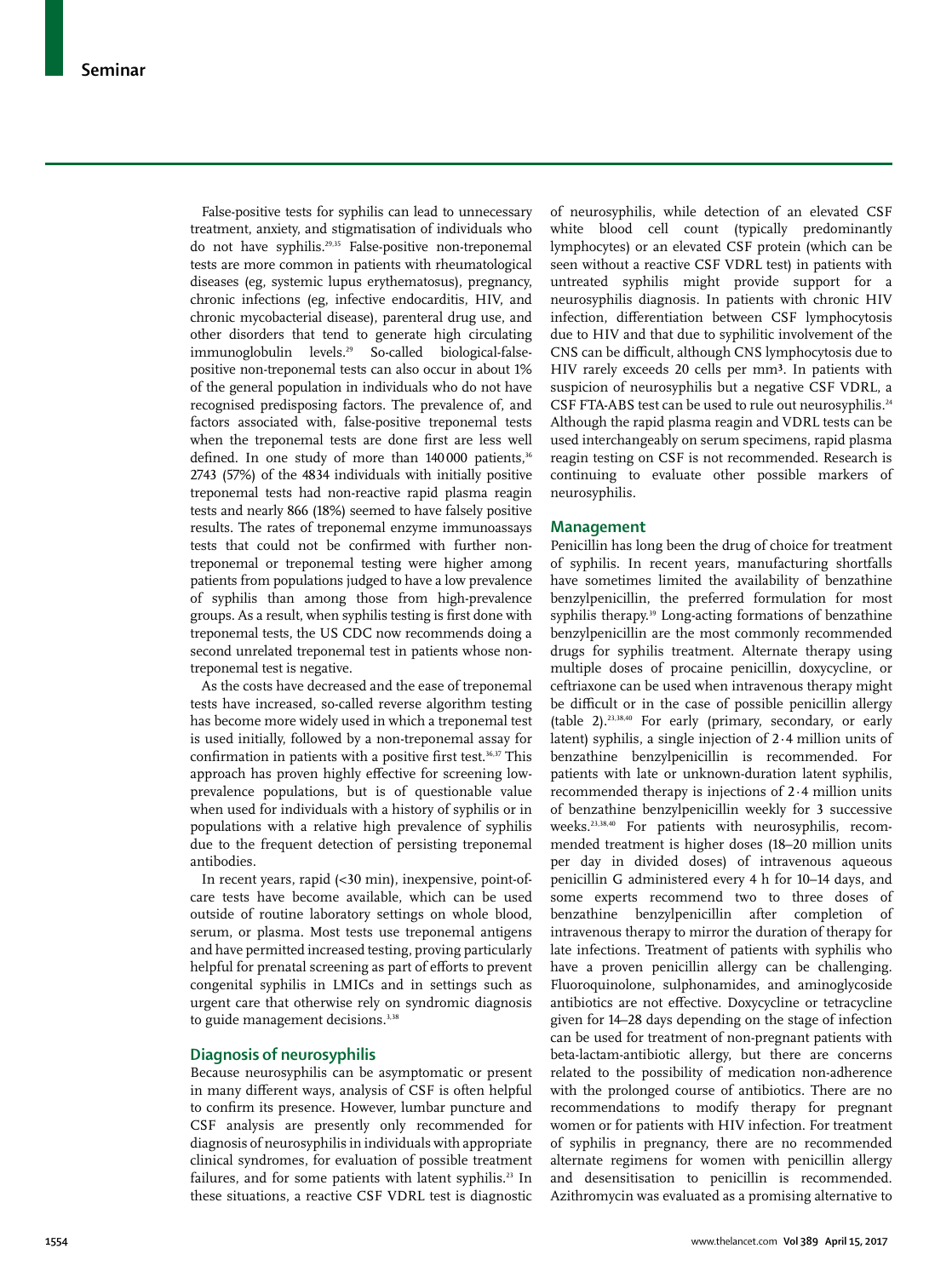|                                                                                                                                                    | Penicillin-sensitive patients                                                                                                                                                                                                        | Penicillin-allergic patients                                                                                                                                                                       |  |
|----------------------------------------------------------------------------------------------------------------------------------------------------|--------------------------------------------------------------------------------------------------------------------------------------------------------------------------------------------------------------------------------------|----------------------------------------------------------------------------------------------------------------------------------------------------------------------------------------------------|--|
| Primary, secondary, and early latent syphilis<br>(<1 year); epidemiological treatment for<br>contacts                                              | Total of 2.4 million units of penicillin; single<br>intramuscular dose of two injections of 1.2 million units<br>in one session                                                                                                      | Doxycycline 100 mg twice a day or tetracycline<br>500 mg four times a day, given orally for<br>14 consecutive days                                                                                 |  |
| Late latent (>1 years) or when CSF was not<br>examined in latency; cardiovascular syphilis; late<br>benign (cutaneous, osseous, or visceral) gumma | Total of 7.2 million units of penicillin intramuscularly in<br>doses of 2.4 million units at 7 day intervals over a 21 day<br>period                                                                                                 | Doxycycline 100 mg twice a day or tetracycline<br>500 mg four times a day, given orally for<br>28 consecutive days                                                                                 |  |
| Symptomatic or asymptomatic neurosyphilis                                                                                                          | 2-4 million units aqueous (crystalline) penicillin G<br>intravenously every 4 h for at least 10 days; 2-4 million<br>units procaine penicillin intramuscularly daily and<br>probenecid 500 mg orally four times a day for 10-14 days | Ceftriaxone 2 q intramuscular or intravenously<br>daily for 10-14 days (cross-sensitivity with<br>penicillin is rare but does occur; alternative<br>regimen should be discussed with a specialist) |  |
| As recommended by the US Public Health Service. CSF=cerebrospinal fluid.                                                                           |                                                                                                                                                                                                                                      |                                                                                                                                                                                                    |  |
| Table 2: Recommended treatment for syphilis <sup>23,38</sup>                                                                                       |                                                                                                                                                                                                                                      |                                                                                                                                                                                                    |  |

beta-lactam antibiotics; however, strains carrying a 23S rRNA mutation for macrolide resistance,<sup>41,42</sup> first described over 30 years ago, are now prevalent and azithromycin and other macrolide regimens are no longer recommended for syphilis treatment unless there are no suitable alternatives and robust follow-up can be assured.43,44

After syphilis treatment, 30–50% of treated patients have a Jarisch-Herxheimer reaction characterised by fever, myalgia, and possible intensification of skin rash. This reaction, which has recently been associated with serological response to syphilis therapy, is sometimes mistaken for a drug reaction but will resolve spontaneously in less than 24 h with mild supportive care (hydration and over the counter antipyretics). Because benzathine benzylpenicillin leads to circulating levels of penicillin for longer than a week, on those occasions when patients with late or unknown duration latent syphilis return for continued therapy within 12–14 days of their last injection, the recommended series of injections need not be restarted.<sup>23,38</sup>

## **Response to therapy**

Response to therapy is indicated by a two (four-fold) or more dilution decline in non-treponemal serological test titres or, if initial titres are positive at a 1:1 or 1:2 dilution, by becoming non-reactive.23,31,32 However, serological response to therapy is not universal in successfully treated patients and 15–20% of patients with early syphilis might have so-called serofast titres, which do not change substantially (ie, remain positive at the initial titre or only decline a single dilution).<sup>17,33</sup> Clinical experience suggests that few of the patients who remain serofast after therapy benefit from further therapy.<sup>34</sup> A meaningful serological response to therapy is more likely if patients are younger, have earlier stages of disease, have higher serological test titres at the time of diagnosis, or experience a Jarisch-Herxheimer reaction.<sup>33,34</sup> The serological response to therapy for patients with latent and more longstanding infections is less well described, but it seems to be gradual and the proportion of patients who remain serofast after therapy seems higher than for early syphilis.

Monitoring of response to therapy in neurosyphilis can be challenging and there have been few formal studies of its efficacy because of difficulties in getting follow-up lumbar punctures. A serological response to therapy using the rapid plasma reagin test is highly predictive of resolution of both neurological and CSF abnormalities.45 When follow-up CSF studies are available, the white blood cell count is the earliest variable to respond, whereas a reactive CSF VDRL test can take years to change, and additionally could be slower in individuals with HIV.<sup>46</sup> CSF protein determination in individuals with neurosyphilis is both non-specific and can be slow to resolve.

## **Control strategies**

Beyond primary prevention using avoidance strategies and condoms, approaches for control of diagnosed syphilis are based on adaptation of recommendations made by US Surgeon General, Thomas Parran: widespread testing (screening), professional and public education and engagement, timely treatment, and continuing research to improve these efforts.<sup>19</sup> In LMICs, syphilis management is most often started after presentation for evaluation of genital ulceration or as a result of prenatal care testing.<sup>38</sup> In North America and western Europe, in addition to infections detected as part of syndrome evaluation or prenatal care, infections are commonly detected through screening during usual care, particularly at-risk populations or blood donors.

# **Notification and partner management strategies**

Other than for congenital syphilis, transmission of syphilis is thought to be transmitted almost entirely by individuals with early stage infection. For such patients, administration of preventive therapy (2·4 million units of benzathine benzylpenicillin administered parenterally) is recommended for all recent (30–90 days) sexual partners.<sup>23</sup> Since lesions have not been present for some time in individuals with later latent syphilis (ie, latent syphilis of more than  $1-2$  year duration),<sup>23,38</sup> preventive therapy is not recommended for partners, although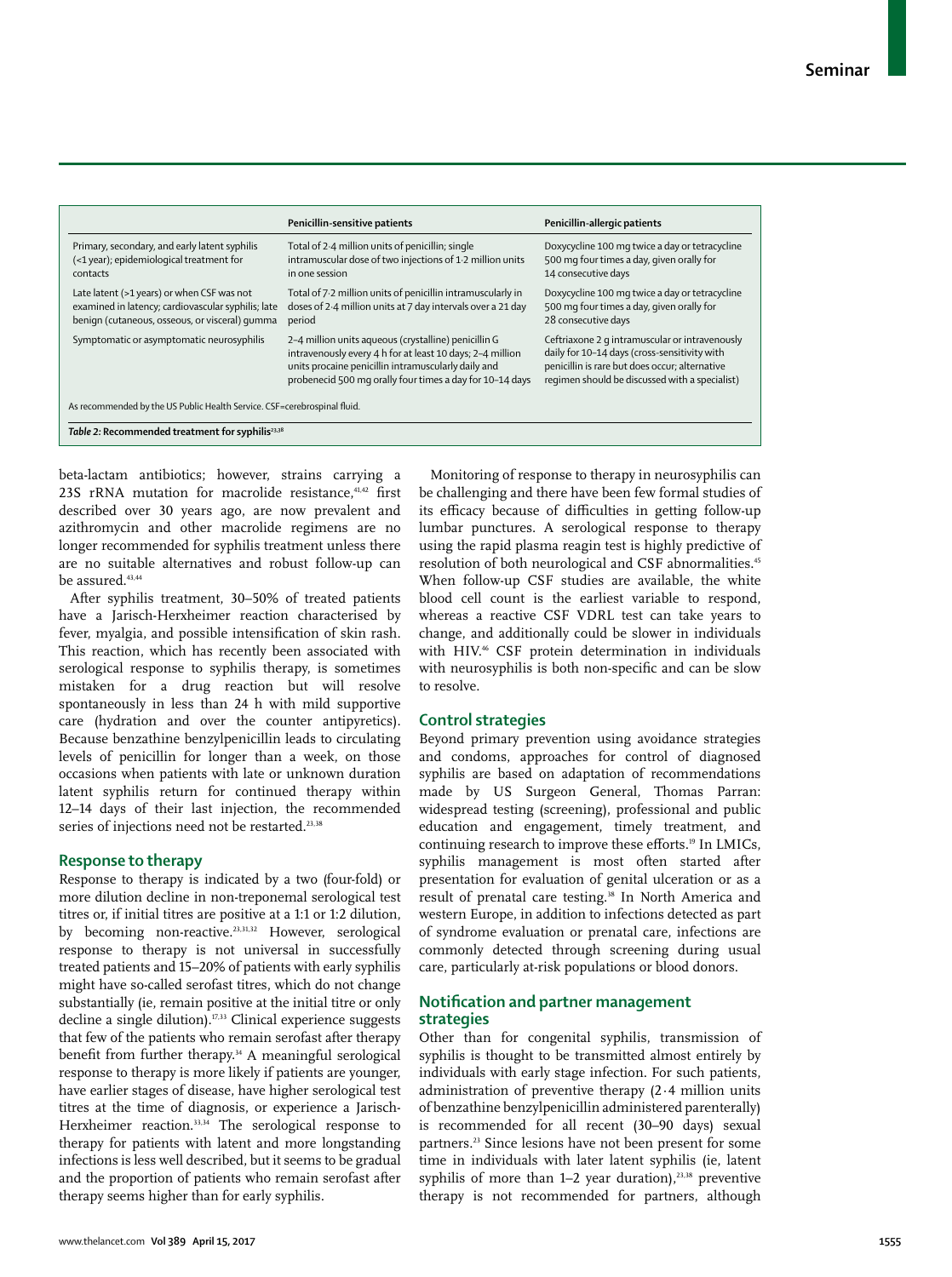serological testing to detect otherwise unapparent syphilis is recommended.

# **Conclusion and future research**

Research is continuing into *T pallidum* biology and host response to infection as part of efforts to develop vaccines for syphilis prevention.<sup>46</sup> At present, understanding for and the principles used to guide syphilis management are based on data collected in the pre-penicillin era when the disease was far more common than it is today. The clinical and prognostic significance of CNS invasion by *T pallidum* in patients with early syphilis and associated CSF abnormalities remains an area of great controversy. Similarly, since the initial studies of penicillin therapy for syphilis, changes in formulations and refinement of serological testing have raised questions as to the optimum medication dose, duration of therapy, and assessment of serological response to therapy. Questions also continue about the interpretation, evaluation, and management of the substantial proportion of patients who remain serofast. Carefully designed clinical trials are needed to answer these recurring questions.

Syphilis remains an important public health problem that is regularly encountered by clinicians working in a range of settings. It remains common in LMICs and rates are increasing in higher-income countries, particularly among MSM. Without a high index of suspicion and familiarity with the infection's protean manifestations, syphilis diagnosis is sometimes missed.

#### **Declaration of interests**

I declare no competing interests.

#### **Acknowledgments**

I receive salary support from the US Centers for Disease Control and Prevention and the National Institutes of Health for syphilis research.

#### **References**

- 1 Brandt AM. No Magic Bullet: A social history of venereal disease in the United States since 1880. New York: Oxford University Press, 1985.
- 2 Newman L, Rowley J, Hoorn SV, et al. Global estimates of the prevalence and incidence of four curable sexually transmitted infections in 2012 based on systematic review and global reporting. *PLoS One*: doi; 10.1371/journal.pone.0143304.
- 3 WHO. Report on global sexually transmitted infection surveillance 2015. Geneva: World Health Organization, 2016
- 4 Centers for Disease Control and Prevention. Sexually Transmitted Disease Surveillance 2014. Atlanta: US Department of Health and Human Services, 2015.
- 5 Public Health England. Infection Report: Sexually Transmitted Infections. London: Public Health England, 2015.
- 6 Sparling PF, Swartz MN, Musher DM, Healy BP. Clinical Manifestations of syphilis. In: Holmes KK, Sparling PF, Stamm WE, et al, eds. Sexually Transmitted Diseases, fourth edn. New York: McGraw Hill, 2008: pp 661–84.
- Hutchinson CM, Rompalo AM, Reichart CA, Hook EW III. Characteristics of patients with syphilis patients attending Baltimore STD clinics: multiple high risk subgroups and interactions with human immunodeficiency virus infection. *Arch Intern Med* 1991; **151:** 511–16.
- 8 Phipps W, Kent CK, Kohn R, Klausner JD. Risk factors for repeat syphilis in men who have sex with men, San Francisco. *Sex Transm Dis* 2009; **36:** 331–35.
- 9 Centers for Disease Control and Prevention. Notes from the field: Repeat syphilis infection and HIV coinfection among men who have sex with men—Baltimore, Maryland, 2010–2011. *MMWR Morb Mortal Wkly Rep* 2013; **62:** 649–50.
- 10 Grassly NC, Fraser C, Garnett GP. Host immunity and synchronized epidemics of syphilis across the United States. *Nature* 2005; **433:** 417–21.
- 11 Darrow WW, Echenberg DF, Jaffe HW, et al. Risk factors for human immunodeficiency virus (HIV) infection in homosexual men. *Am J Public Health* 1987; **77:** 479–83
- 12 Hook EW III. Syphilis and HIV infection. *J Infect Dis* 1989; **160:** 530–34.
- 13 Stamm WE, Handsfield HH, Rompalo AM, Ashley RL, Roberts PL, Corey L. The association between genital ulcer disease and the acquisition of HIV infection in homosexual men. *JAMA* 1988; **260:** 1429–33.
- 14 Peterman TA, Newman DR, Maddox L, Schmitt K, Shiver S. High risk for HIV following syphilis diagnosis among men in Florida, 2000-2011. *Public Health Rep* 2014: **129:** 164–69.
- Pathela P, Braunstein SL, Blank S, Shepard C, Schillinger JA. The high risk of HIV diagnosis following a diagnosis of syphilis: a population-level analysis of New York City men. *Clin Infect Dis* 2015; **61:** 281–87.
- Hutchinson CM, Hook EW III, Shepherd M, Verley J, Rompalo AM. Altered clinical presentations and manifestations of early syphilis in patients with human immunodeficiency virus infection. *Ann Intern Med* 1994; **121:** 94–99.
- Rolfs RT, Joesoef MR, Hendershot EF, et al. The syphilis and HIV Study Group. A randomized trial of enhanced therapy for early syphilis in patients with and without human immunodeficiency virus infection. *N Engl J Med* 1997; **337:** 307–14.
- 18 Giacani L, Lukehart SA. The endemic treponematoses. *Clin Microbiol Rev* 2014; **27:** 89–115.
- 19 Parran T. Shadow on the Land. Syphilis. New York: Reynal and Hitchcock, 1937.
- 20 Hook EW III, Marra CM. Acquired syphilis in adults. *N Engl J Med* 1992; **326:** 1060–69.
- Mertz KJ, Trees D, Levine WC, et al. Etiology of genital ulcers and prevalence of human immunodeficiency virus coinfection in 10 US cities. *J Infect Dis* 1998; **178:** 1795–98.
- 22 Gjestland T. The Oslo study of untreated syphilis: An epidemiologic investigation of the natural course of syphilitic infection based on a restudy of the Boeck-Bruusgaard material. *J Chronic Dis* 1955; **2:** 311–44.
- 23 Workowski KA, Bolan GA. Sexually transmitted diseases treatment guidelines, 2015. *MMWR Recomm Rep* 2015; **64:** 1–137.
- Merritt HH, Adams RD, Solomon HC. Neurosyphilis. New York: Oxford University Press, 1946.
- 25 Chesny AM, Kemp JE. Incidence of *Spirochaeta pallidum* in cerebrospinal fluid during the early stages of syphilis. *JAMA* 1924; **22:** 172–78.
- Lukehart SA, Hook EW III, Baker-Zander SA, Collier AC, Critchlow CW, Handsfield HH. Invasion of the central nervous system by *Treponema pallidum*: implications for diagnosis and treatment. *Ann Intern Med* 1988; **109:** 855–62.
- 27 Moore JE, Kemp JE, Eagle H, Padget P, Goodwin MS. The Modern Treatment of Syphilis. Springfield: CC Thomas, 1941.
- 28 LaFond RE, Lukehart SA. Biological basis for syphilis. *Clin Microbiol Rev* 2006; **19:** 29-49.
- 29 Larsen SA, Pope V, Johnson RE, Kennedy EJ. A manual of tests for syphilis. Washington, DC: American Public Health Association; 1998, pp 1–47.
- 30 Holman KM, Hook EW III. Clinical management of early syphilis. *Expert Rev Anti Infect Ther* 2013; **11:** 839–43.
- 31 Brown ST, Zaidi A, Larsen SA, Reynolds GH. Serological response to syphilis treatment. A new analysis of old data. *JAMA* 1985; **253:** 1296–99.
- 32 Romanowski B, Sutherland R, Fick FH, Mooney D, Love EJ. Serologic response to treatment of infectious syphilis. *Ann Intern Med* 1991; **114:** 1005–10.
- 33 Sena AC, Wolff M, Martin DH, et al. Predictors of serological cure and the serofast state after treatment in HIV-negative persons with early syphilis. *Clin Infect Dis* 2011; **53:** 1092–99*.*
- 34 Sena AC, Wolff M, Behets F, et al. Response to therapy following retreatment of serofast early syphilis patients with benzathine penicillin. *Clin Infect Dis* 2013; **56:** 420–22.